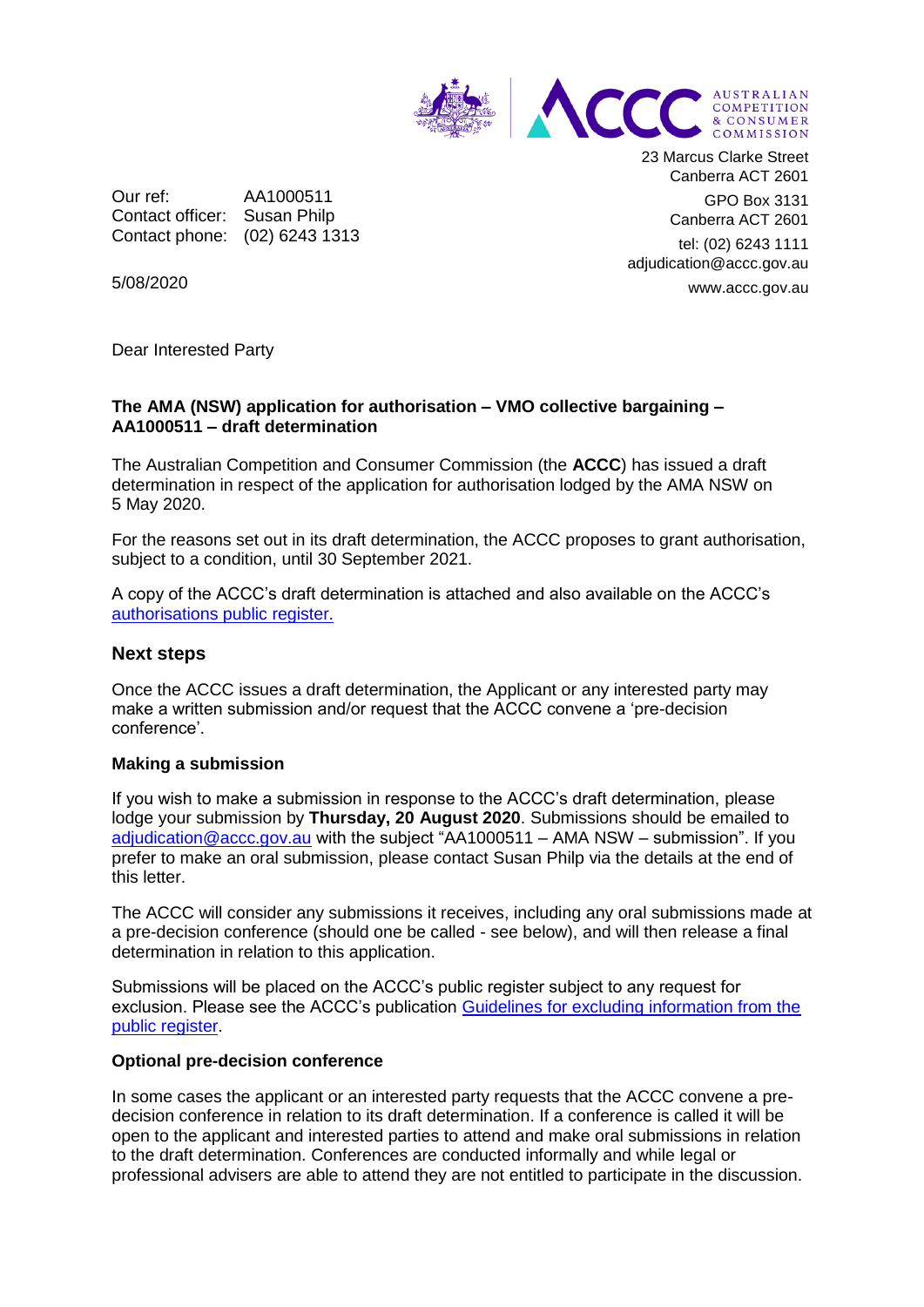If you wish the ACCC to hold a pre-decision conference in relation to the draft determination you must notify the ACCC in writing by close of business on **Thursday, 20 August 2020** by email to [adjudication@accc.gov.au.](mailto:adjudication@accc.gov.au)

# **Timetable**

The ACCC will continue to progress its assessment of the application in a timely manner. An updated indicative timetable is set out below for your information.

| Indicative date  | Stage in assessment process                                                                         |
|------------------|-----------------------------------------------------------------------------------------------------|
| 5 May 2020       | Lodgement of application, including request for interim<br>authorisation and supporting submission. |
| 8 May 2020       | ACCC decision regarding interim authorisation.                                                      |
| 8 May 2020       | Consultation on the application and interim authorisation<br>commences.                             |
| 29 May 2020      | Closing date for submissions from interested parties.                                               |
| <b>June 2020</b> | Applicants respond to issues raised in the public<br>consultation process.                          |
| 5 August 2020    | ACCC Draft determination.                                                                           |
| August 2020      | Public consultation on draft determination including any<br>conference if called.                   |
| September 2020   | Final determination.                                                                                |

This letter has been placed on the ACCC's public register. If you wish to discuss any aspect of this matter, please do not hesitate to contact the writer on (02) 6243 1313 or [adjudication@accc.gov.au.](mailto:adjudication@accc.gov.au)

Yours sincerely

D Chil

Susan Philp **Director** Adjudication